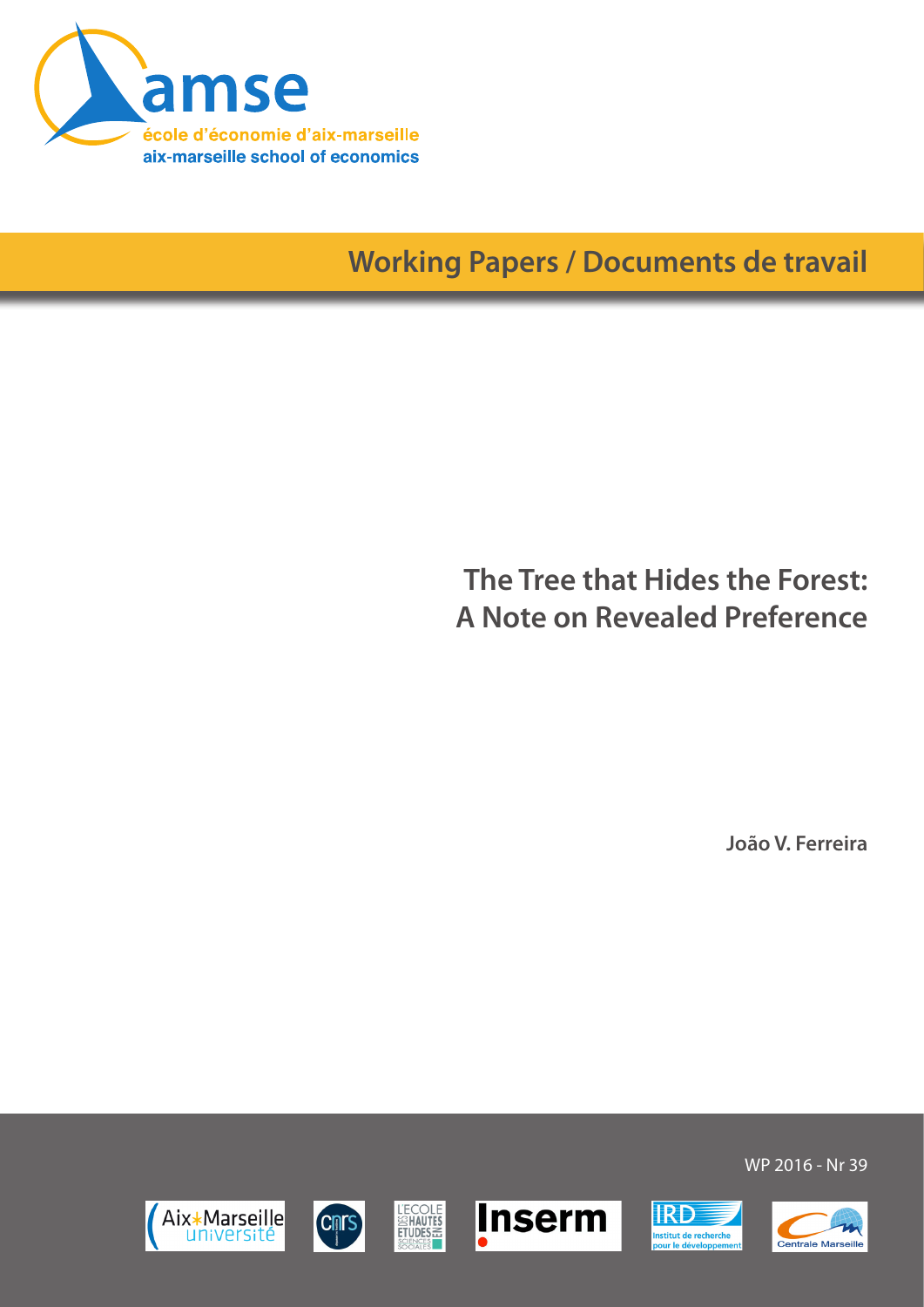### The Tree that Hides the Forest: A Note on Revealed Preference

João V. Ferreira

October 24th, 2016

Abstract The common interpretation given to choice behavior that satisfies the traditional revealed preference axioms is that it results from the maximization of a single preference. We show that choice data alone does not enable one to rule out the possibility that the choice behavior that satisfies the revealed preference axioms is instead the result of the aggregation of a collection of distinct preferences. In particular, we show that any ordering is observationally equivalent to a majoritarian aggregation of a collection of distinct dichotomous orderings. We also show that any ordering is observationally equivalent to a Borda's aggregation of a collection of distinct linear orderings.

Keywords: Revealed preference theory; Rationalization; Dichotomous preferences; Aggregation rules; Choice data.

JEL classification: B4; D01; D71.

#### 1 Introduction

Initiated by Samuelson (1938) and developed by Houthakker (1950), Arrow (1959), Richter (1966), Afriat (1967), Sen (1971) among many others, the revealed preference theory has established an equivalence between observable properties of choice behavior - the traditional revealed preference axioms - and the possibility for this behavior to be rationalized by a single preference<sup>1</sup>. A very common interpretation of this equivalence is that any choice behavior that satisfies the revealed preference axioms results from the maximization of a single preference. We show that this interpretation may be misleading. Specifically, we show that it is impossible to distinguish - using choice data - if the behavior of an agent (be it an individual or an institution) that satisfies the traditional revealed preference axioms is the result of a (direct) maximization of a single preference or the result of the aggregation of a collection of distinct preferences.

We show this for two widely known and used aggregation rules. First, we show that *any* ordering is (observationally) equivalent to an aggregation of a collection of distinct dichotomous orderings by the majority rule. Second, we show that any ordering is an aggregation of a collection of distinct linear orderings by the Borda's rule. From a technical perspective, the original content of these results can be seen as generalizations of the McGarvey's (1953) theorem. McGarvey (1953) shows that it is possible to view any complete binary relation as the aggregation of a collection of linear orderings by the majority rule. Here, we show that if one imposes transitivity to the binary relation, then a similar result holds for (i) a collection of dichotomous orderings and for (ii) the Borda's rule.

We believe that these results question in an interesting fashion the usual interpretation of the revealed preferences axioms as unequivocal implications of the mono-rationality of choice behavior. For instance, suppose that one observes the choice behavior of an household that satisfies the revealed preference

E-mail: joao.vferreira@univ-amu.fr

J. V. Ferreira

Aix-Marseille University (Aix-Marseille School of Economics), CNRS & EHESS, Centre de la Vieille Charité, 2, Rue de la Charité, 13002, Marseille, France.

<sup>1</sup>Examples of these axioms include the Weak and Strong Axioms of Revealed Preference and the Weak and Strong Congruence Axioms. As shown by Sen (1971), these axioms are all equivalent when applied to a choice function defined over all subsets of a finite set.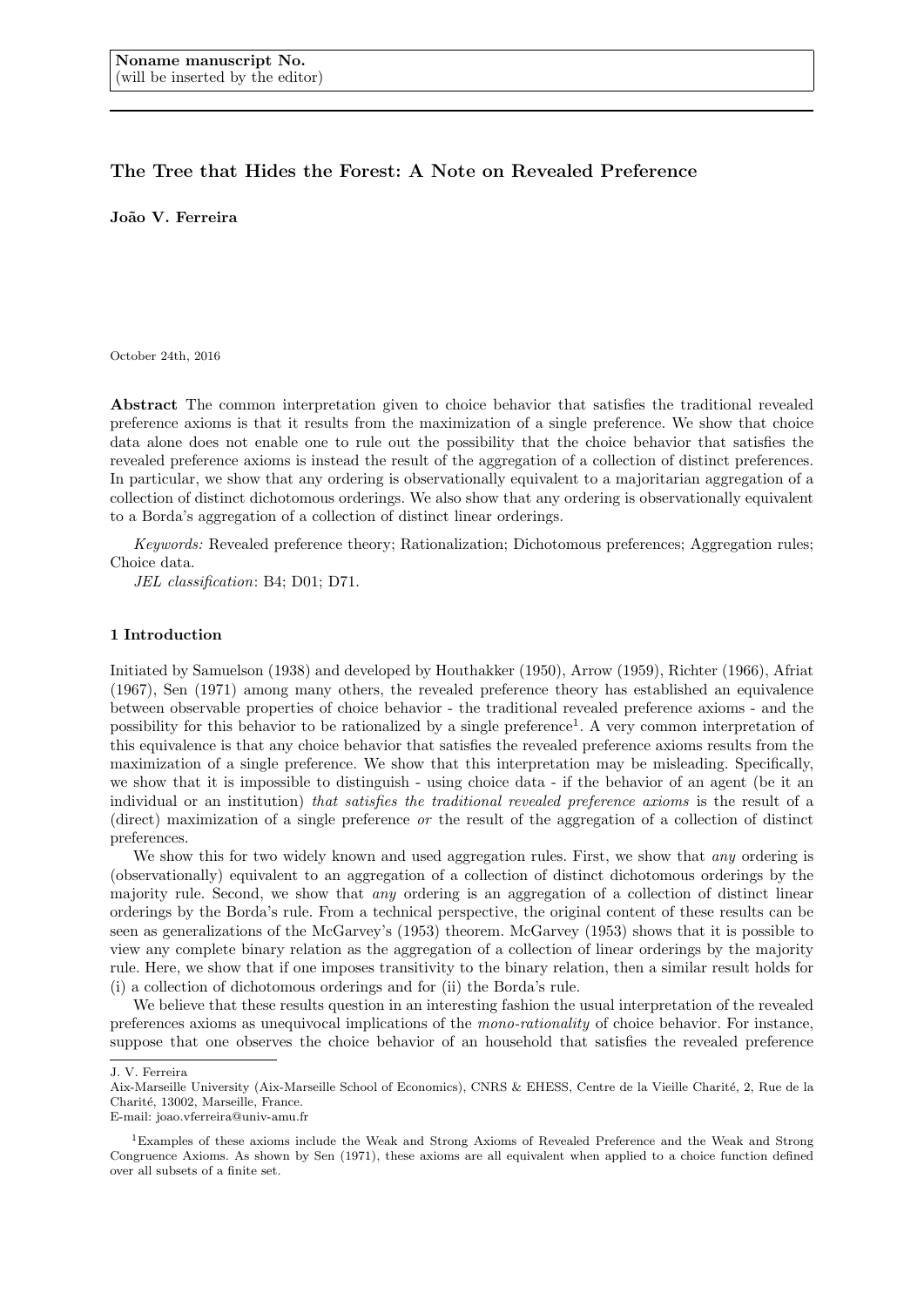axioms. Our results imply that one may need additional evidence in order to disentangle if this behavior is coming from the decision of a "benevolent dictator" (one parent) or if it is instead the result of a collective decision (an aggregation of the preferences of the family members). Alternatively, suppose that one observes the choices of an individual decision maker. Our results indicate that if his or her choices satisfy the revealed preference axioms, then there exists a sensible internal process by which a collection of individual "selves" are aggregated into a single ordinal index. Then, it may be the case that the individual is not revealing the maximization of a "better off" relation but instead the aggregation of several preferences for which the ranking of alternatives may be different from one preference to the other.

The remainder of the paper is organized as follows. Section 2 is devoted to notation and preliminaries. In Section 3 we present our results. In Section 4 we discuss the implications of these results. We summarize our contribution in Section 5.

#### 2 Notation and Preliminaries

Let X be a finite set of alternatives denoted by x, y, etc., and assume that  $\#X = n \geq 3$ . Let A be any subset of X and  $\mathcal{P}(X)$  denote the set of all non-empty subsets of X. A choice function is a mapping  $C: \mathcal{P}(X) \to X$  that satisfies  $C(A) \in A$  for every  $A \in \mathcal{P}(X)$ . The standard interpretation is that  $C(A)$ is the chosen element from the set A. A binary relation R on X is a subset of  $X \times X$ . Following the convention in economics, we write xRy instead of  $(x, y) \in R$ . A binary relation R on X is (i) reflexive if xRx for all  $x \in X$ , is (ii) complete if either xRy or yRx for all distinct  $x, y \in X$ , is (iii) transitive if xRy and yRz imply xRz for any  $x, y, z \in X$ , and is (iv) antisymmetric if xRy and yRx imply that  $x = y$ for any  $x, y \in X$ . Denote by P and I the *asymmetric* and *symmetric* components of R respectively, i.e.,  $xPy \Leftrightarrow xRy \wedge \neg(yRx)$  and  $xIy \Leftrightarrow xRy \wedge yRx$ . Let  $I^1, ..., I^{m(R)}$  denote the  $m(R)$  indifference classes of R from top to bottom such that for  $1 \leq j < l \leq m(R)$  if  $x, y \in I^j$  then  $xIy$  and if  $x \in I^j$  and  $y \in I^l$ then  $xPy$ . An ordering on X is a reflexive, complete, and transitive binary relation on X, and a linear ordering on X is an antisymmetric ordering on X. An ordering R is dichotomous if  $m(R) \leq 2$ .

For any ordering R, a choice function C is said to be *rationalized* by R if  $C(A) = \max_{A} R := \{x \in A : A \neq A\}$  $\forall y \in A \; xRy$  for all  $A \in \mathcal{P}(X)$ . One of the traditional revealed preference axioms, the Weak Axiom of Revealed Preference (WARP), states that if an alternative x is "revealed preferred" to y (i.e., x is once chosen when y is available and rejected), then y is not revealed to be "at least as good as"  $x$  (i.e.,  $y$  is never chosen when x is available). Formally, WARP states that for all  $x, y \in X$  and  $A, B \in \mathcal{P}(X)$  if  $x \in \mathcal{P}(X)$  $C(A)$  and  $y \in A \setminus \{C(A)\}\$  then  $\neg(y \in C(B)$  and  $x \in B)$ . A choice function that satisfies this condition can be viewed as resulting from the maximization of a single preference, i.e.:

**Theorem 1** (Arrow, 1959) A choice function C satisfies WARP if and only if it is rationalized by an ordering R.

For any collection  $(R_1, ..., R_k)$  of k orderings on X, we define the *majoritarian* and *Borda's* aggregation rules, denoted respectively by  $R^{maj}(R_1, ..., R_k)$  and  $R^{Bor}(R_1, ..., R_k)$ , by:

$$
x R^{maj}(R_1, ..., R_k) y \iff \# \{i \le k : x R_i y\} \ge \# \{i \le k : y R_i x\}
$$
  

$$
x R^{bor}(R_1, ..., R_k) y \iff \sum_{i=1}^k \# \{z \in X : x P_i z\} \ge \sum_{i=1}^k \# \{z \in X : y P_i z\}
$$

The Borda's aggregation rule applied to a collection of orderings always generates an ordering. The majoritarian aggregation rule generates a binary relation that is reflexive and complete but not necessarily transitive. However, the majority relation always generates a transitive binary relation whenever it aggregates a collection of dichotomous orderings, i.e.:

**Theorem 2** (Inada 1964) Let  $(R_1, ..., R_k)$  be a collection of k dichotomous orderings on X. Then the majoritarian aggregation  $R^{maj}(R_1, ..., R_k)$  is an ordering on X.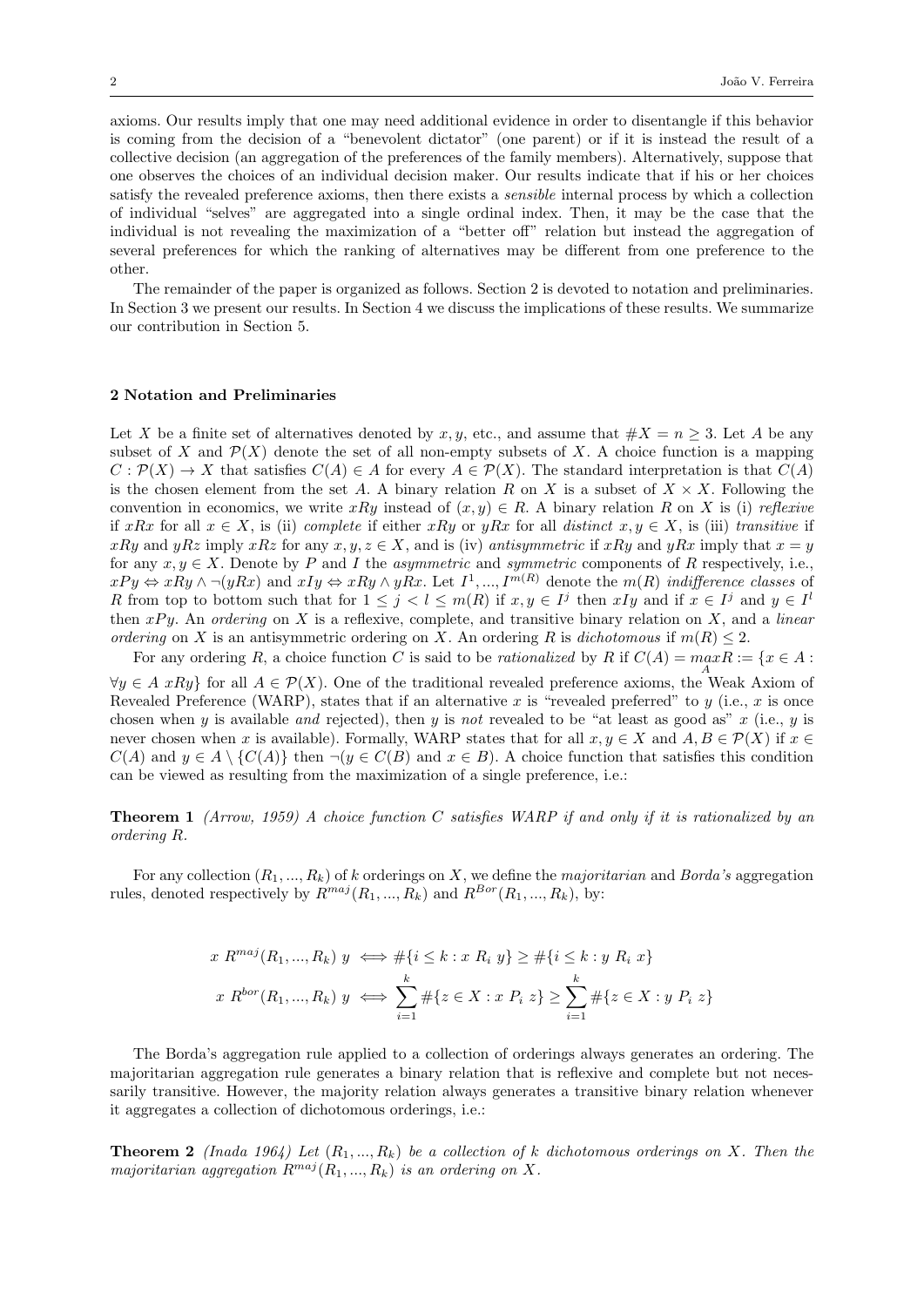#### 3 Results

We first establish that any ordering is equivalent to the majoritarian aggregation of a collection of *distinct* dichotomous orderings<sup>2</sup>:

**Theorem 3** R is an ordering on X if and only if there exists a collection  $(R_1, ..., R_k)$  of k distinct dichotomous orderings on X such that  $R^{maj}(R_1, ..., R_k) = R$ .

Proof Given Theorem 2, only the second implication needs to be established. We distinguish three cases: (i)  $m(R) > 2$ , (ii)  $m(R) = 2$ , and (iii)  $m(R) = 1$ . For the first case, take a dichotomous ordering  $R_1$  such that the top indifference class is  $I^1$  and the bottom indifference class is  $\cup_{2\leq j\leq m(R)} I^j$ . Then, take a second dichotomous ordering  $R_2$  such that the top indifference class is  $I^1 \cup I^2$  and the bottom indifference class is  $\cup_{3\leq j\leq m(R)} I^j$ . Proceeding this way, we arrive at a collection  $(R_1, ..., R_{m(R)-1})$  dichotomous orderings such that all  $x \in I^1$  are in the top indifference class of  $m(R) - 1$  dichotomous orderings, all  $x \in I^2$  are in the top indifference class of  $m(R)-2$  dichotomous orderings, and so on. Then, straightforward verification shows that the binary relation induced by the majoritarian aggregation of  $(R_1, ..., R_{m(R)-1})$  is the ordering R. For the second case, the previous construction generates a single dichotomous orderings  $R_1$ . Then, add to this dichotomous ordering a universally equivalent (dichotomous) ordering and denote it  $R<sub>2</sub>$ . It follows that the binary relation induced by the majoritarian aggregation of  $(R_1, R_2)$  is the ordering R. For the third case, consider all pairs  $(x, y)$  of R. Then, for each of these pairs take two dichotomous orderings  $R_1$  and  $R_2$  such that  $xP_1yI_1a_1I_1a_2I_1...I_1a_{n-2}$  and  $yP_2xI_2a_1I_2a_2I_2...I_2a_{n-2}$  where  $a_1, ..., a_{n-2}$  are the remaining alternatives of X. Proceeding this way, we arrive at a collection  $(R_1, ..., R_k)$  of  $k = n(n - 1)$ dichotomous orderings such that these express opposing preferences and cancel each other with respect to any given pair of alternatives. Then, the binary relation induced by the majoritarian aggregation of  $(R_1, ..., R_k)$  is the ordering R.

 $\Box$ 

The original content of Theorem 3 can be viewed as a generalization of McGarvey's (1953) theorem<sup>3</sup>. McGarvey (1953) shows that it is possible to view *any* complete binary relation R as the majoritarian aggregation of a collection of  $n(n - 1)$  linear orderings. Here, we show that by requiring the binary relation R to be transitive a similar result holds for a collection of *dichotomous orderings*<sup>4</sup>. Dichotomous orderings benefit from a very palatable interpretation, and is the only domain restriction defined with respect to each individual binary relation that is sufficient for the majoritarian aggregation rule to be always transitive when the number of binary relations is not necessarily  $odd^5$ . This is relevant in terms of the implications of Theorem 3 that we discuss below.

It is worth noting that contrary to any ordering, it is not possible to view any complete binary relation as the majoritarian aggregation of a collection of dichotomous preferences. For instance, suppose that  $X = \{x, y, z\}$  and that  $xPy$ ,  $yPz$ , and  $zPx$ . It is easy to check that there is no collection of dichotomous orderings such that a majoritarian aggregation induces this complete binary relation. The interested reader may also notice that the number of binary relations constructed in Theorem 3 is considerably lower than that in McGarvey  $(1953)^6$ . This points to the fact that the required number of non-linear orderings necessary for an ordering to be represented by the majority rule may be in general lower than the required number of linear orderings needed for an ordering (or a complete binary relation) to be represented by the same method. Now, we establish a similar result with respect to the Borda's aggregation rule:

**Theorem 4** R is an ordering on X if and only if there exists a collection  $(R_1, ..., R_k)$  of k distinct linear orderings on X such that  $R^{bor}(R_1, ..., R_k) = R$ .

 $2$ We require the collection of orderings to be distinct since otherwise any ordering is equivalent to any aggregation of the same single ordering or of a collection of identical ones to it.

<sup>3</sup>See e.g. Hollard and Breton (1996) and Gibson and Powers (2012) for other extensions of McGarvey (1953).

<sup>&</sup>lt;sup>4</sup>Note that this result is not a corollary of McGarvey (1953). Although the McGarvey's (1953) theorem implies that any ordering can be viewed as a majoritarian aggregation of a collection of linear orderings, it does not entail that any ordering can be viewed as a majoritarian aggregation of a collection of dichotomous orderings.

<sup>5</sup>See Inada (1969) and Sen and Pattanaik (1969) for the remaining domain restrictions that are sufficient (and necessary) for the majoritarian aggregation rule to be always transitive when the number of binary relations is not necessarily odd. Contrary to dichotomous orderings, these restrictions are defined with respect to the admissible profile of binary relations.

<sup>&</sup>lt;sup>6</sup>This is strictly true except when  $m(R) = 1$ , since in that case the number of binary relations constructed is the same. See e.g. Stearns (1959), Deb (1976), and Brams and Fishburn (2002) for results and discussions concerning the minimal number of binary relations necessary to express any complete binary relation over a set made of n alternatives.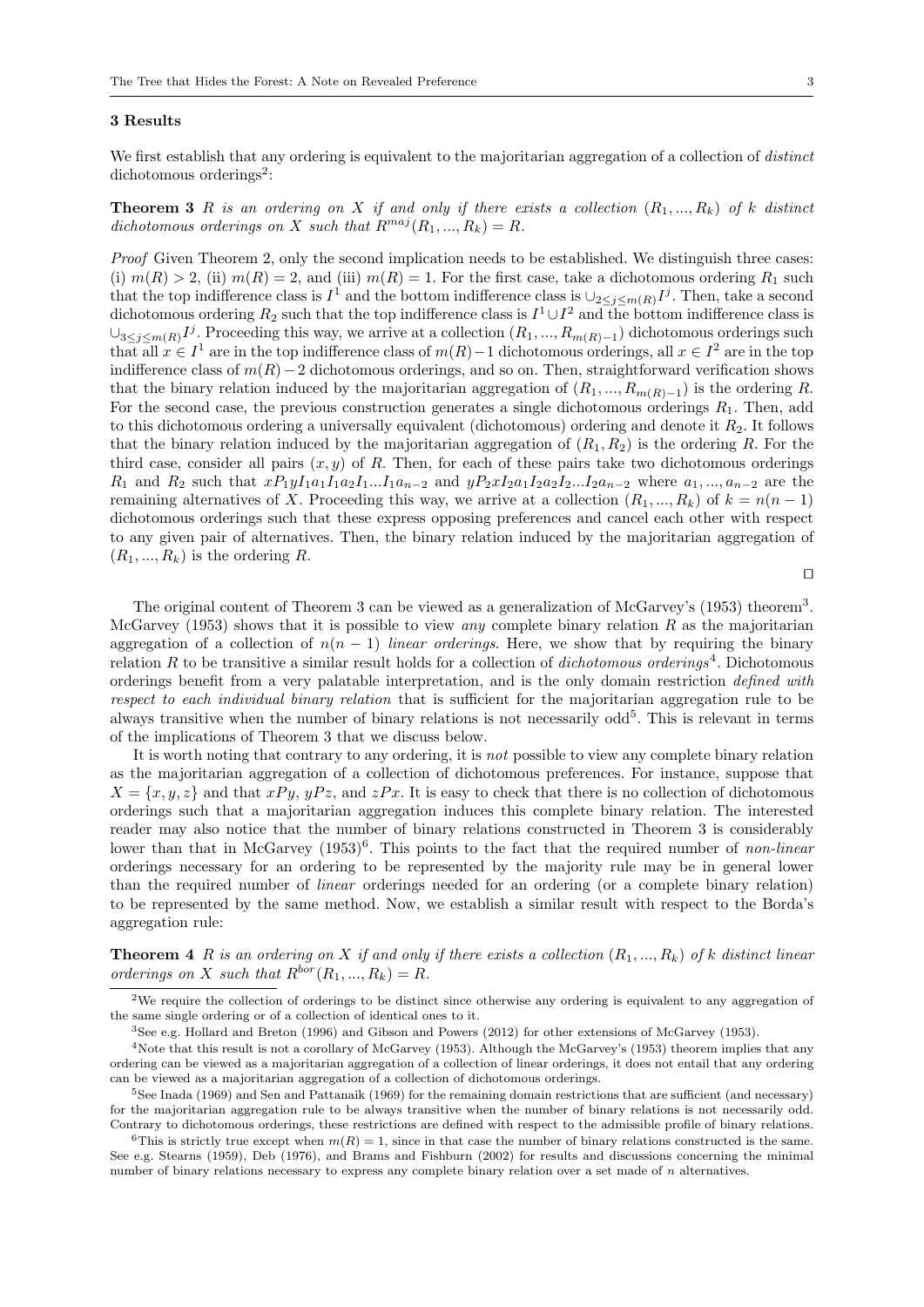*Proof* To prove the non-trivial implication, we distinguish two cases: (i)  $m(R) < n$  and (ii)  $m(R) = n$ . For the first case (non-linear ordering), take two linear orderings  $R_1$  and  $R_2$  such that (1) for all  $x \in I<sup>j</sup>$ and all  $y \in I^l$  with  $1 \leq j < l \leq m(R)$  one has  $xP_1y$  and  $xP_2y$ , and (2) for all  $x_p \in I^j$  with  $p = 1, ..., q$ one has  $x_1P_1x_2P_1...P_1x_q$  and  $x_qP_2x_{q-1}P_2...P_2x_1$ . Since  $m(R) < n$ , (2) guarantees that the two linear orderings are distinct. Then, straightforward verification shows that the binary relation induced by the Borda's aggregation of  $(R_1, R_2)$  is the ordering R. For the second case (linear ordering), consider all pairs  $(x, y)$  of R. Then, for each of these pairs such that  $xPy$  take two linear orderings  $P_1$  and  $P_2$  such that  $xP_1yP_1a_1P_1a_2P_1...P_1a_{n-2}$  and  $a_{n-2}P_2a_{n-3}P_2...P_2a_1P_2xP_2y$ ; For each of these pairs such that  $xIy$  take two linear orderings  $P_1$  and  $P_2$  such that  $xP_1yP_1a_1P_1a_2P_1...P_1a_{n-2}$  and  $a_{n-2}P_2a_{n-3}P_2...P_2a_1P_2yP_2x$ where  $a_1, ..., a_{n-2}$  are the remaining alternatives of X. Proceeding this way, we arrive at a collection  $(R_1, ..., R_k)$  of  $k = n(n-1)$  linear orderings such that two of these express R's strict preference or indifference between any given pair of alternatives while all other linear orderings cancel with respect to this pair. Then, the binary relation induced by the Borda's aggregation of  $(R_1, ..., R_k)$  is the ordering R.  $\Box$ 

This result shows that an ordering is formally equivalent to the Borda's aggregation of a collection of distinct preferences. The interested reader may notice that whenever the binary relation is not a linear ordering, then one needs only two preferences to induce it by the Borda's rule. In a recent paper, Kelly and Qi (2016) show that for a fixed  $k \geq 2$  any ordering is in the range of the Borda's rule except when k is odd and n is even. This subsumes our result with the exception of the case in which  $R$  is a linear ordering (and since we look at a collection of distinct preferences). So we do not wish to overemphasize the novelty of our contribution on this front and prefer instead to concentrate on the implications that this result entails.

In particular, these theorems show the *equivalence* between a single preference and two aggregations of a collection of distinct preferences: it is possible to generate any single preference from these aggregations and these aggregations always generate a single preference. Then, it follows that the maximization of a single preference is not observationally distinguishable from these aggregations. This implication is captured in the following corollaries to our theorems and Arrow (1959):

Corollary of Theorems 1 and 3 A choice function C satisfies WARP if and only if it is rationalized by the majoritarian aggregation  $R^{maj}(R_1, ..., R_k)$  of a collection  $(R_1, ..., R_k)$  of k distinct dichotomous orderings.

Corollary of Theorems 1 and 4 A choice function  $C$  satisfies WARP if and only if it is rationalized by the Borda's aggregation  $R^{Bor}(R_1,...,R_k)$  of a collection  $(R_1,...,R_k)$  of k distinct linear orderings.

#### 4 Discussion

Whenever a choice function satisfies WARP (or any equivalent axiom), our results show that the choice behavior can not only be rationalized by the direct maximization of a single preference but also by two sensible aggregations of a larger collection of preferences. The novelty of this claim is not that other interpretations are possible, since this is inherent to rationalization results that only tell us that observable behavior can be emerging as if the agent is performing a specific decision process. But as Sen (1973), among many others, has forcefully argued, revealed preference theory is only meaningful if it is anchored to the revelation of a sensible decision making process. Interpreted in this light, the novelty is to show that the most common interpretation given to the rationalization of behavior that satisfies the traditional revealed preference axioms is formally equivalent to other sensible interpretations.

This relates our results to the analysis that use the revealed preference methodology to characterize collective or nonstandard decision models. There is by now an established literature on the rationalization of decision models with multiple preferences (e.g. Manzini and Mariotti 2007; Masatlioglu et al. 2012). These contributions can be seen as a first step to find an axiomatic counterpart to the psychological and empirical literature on multiple identities/selves (e.g. Turner 1985; Hoff and Pandey 2006; LeBoeuf et al. 2010; Benjamin et al. 2010). In this respect, our results point towards sensible rationalizations of the standard rational choice behavior by two decision models with multiple preferences.

Our results also relate with the emerging field of empirical revealed preference theory. Following Afriat (1967) and Varian (1982a, 1982b), empirical revealed preference theory has become more feasible and applicable to different fields of economics<sup>7</sup>. One of its major applications has been to the domain of

<sup>7</sup>Authors in this field have focused on consumption data, albeit many economic decisions are discrete in nature. A choice function is relevant as it can be regarded as a generic tool to analyze any type of choice (see Sen 1973).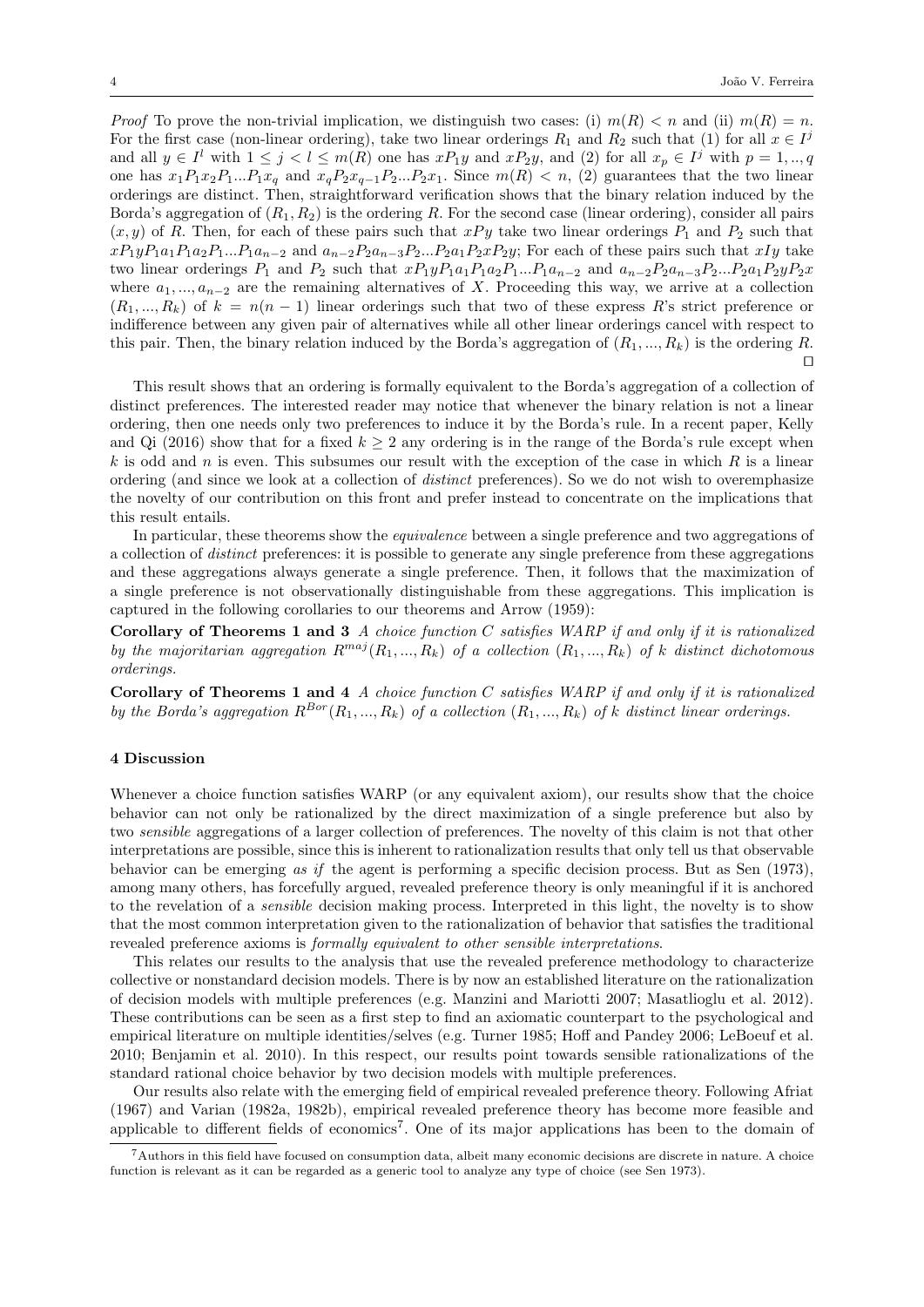household economics (e.g. Browning and Chiappori 1998; Cherchye et al. 2010). This is a good example, as noted in the introduction, to illustrate the implications of our results in terms of the (im)possibility to distinguish between individual and collective decisions. Our results indicate that when it comes to discrete decisions, it may be the case that the observable properties of the choice behavior of an household are not sufficient to ascertain if the household is a unitary decision entity or if it is instead following a collective decision model. Equivalent implications hold for the choice behavior of committees, teams, or any other organization as long as the decision process is unknown to the observer.

Finally, our results may shed some light to the conceptual and methodological apparatus that is often used in economics. In a recent contribution to a book on the Foundations of Positive and Normative Economics, Gul and Pesendorfer (2008) have endorsed a view of "mindless economics" with the following premises:

"In the standard approach, the terms "utility maximization" and "choice" are synonymous. A utility function is always an ordinal index that describes how the individual ranks various outcomes and how he behaves (chooses) given his constraints (available options). The relevant data are revealed preference data, that is, consumption choices given the individuals constraints." (Gul and Pesendorfer 2008, 7)

We can make two comments in the light of our analysis. First, our results indicate that "utility maximization" and "choice" are not necessarily synonymous. Using Samuelson's own lexicon (in Archibald et al. 1963), satisfying WARP may be perfectly "realistic" at the same time that "maximizing ordinal utility" is not. This is so, since, as argued before, it is not possible to exclude that the behavior that satisfies WARP results instead from one of two aggregations of a collection of distinct preferences<sup>8</sup>. Second, our results illustrate one of the difficulties of relying exclusively on "revealed preference data". Specifically, they indicate that different models are not necessarily distinguishable using choice data alone. This brings an additional argument in favor of two stances: 1) that the revealed preference principle cannot be *always* used as a criterion for selecting between two modeling approaches (see e.g. Spiegler 2008), and 2) that we may need to combine choice observations with other types of data in order to understand the underlying reasons of behavior (see e.g. Schotter 2008). If our results only provide a mild argument in favor of these views, they highlight the internal tension that may emerge from mindless economics.

#### 5 Conclusion

The message of this note can be summarized in one sentence: a single rationalization may hide multiple rationalizations. In effect, when one observes a choice function that can be rationalized by a single ordering, one can not exclude that this rationalization results in fact from a (majoritarian or Borda) aggregation of a larger collection of individual orderings/linear orderings. Then, given the theoretical prominence to favor choice data in economics (e.g. Gul and Pesendorfer 2008; Binmore 2009) and the increasingly application of empirical revealed preference theory in fields such as household economics, these remarks highlight the relevance of circumspection on the interpretation of this type of data: won't it be the tree that hides the forest.

Acknowledgements I am very grateful to Nicolas Gravel for his comments and revisions that much contributed for the shape of the last version of this paper. I would also like to thank Thibault Gajdos, Frederik Herzberg, Alain Trannoy, and Claudio Zoli for helpful comments on earlier versions. Any remaining error is, of course, my own.

#### References

Afriat, S. (1967) The Construction of Utility Functions from Expenditure Data. International Economic Review 8(1): 67–77.

Archibald, G. C., H. A. Simon, and P. A. Samuelson (1963) Discussion. The American Economic Review: Papers and Proceedings 53(2): 227–36.

<sup>8</sup>Otherwise, our results do not question the possibility to falsify the hypothesis that some observable behavior results from utility maximization. Indeed, whenever a choice function violates WARP it is possible to exclude that this behavior results from utility maximization (at least in principle; see e.g. Hausman 2000). In this respect, our results only tell us that it is also possible to exclude that this behavior results from two aggregations of a collection of distinct preferences.